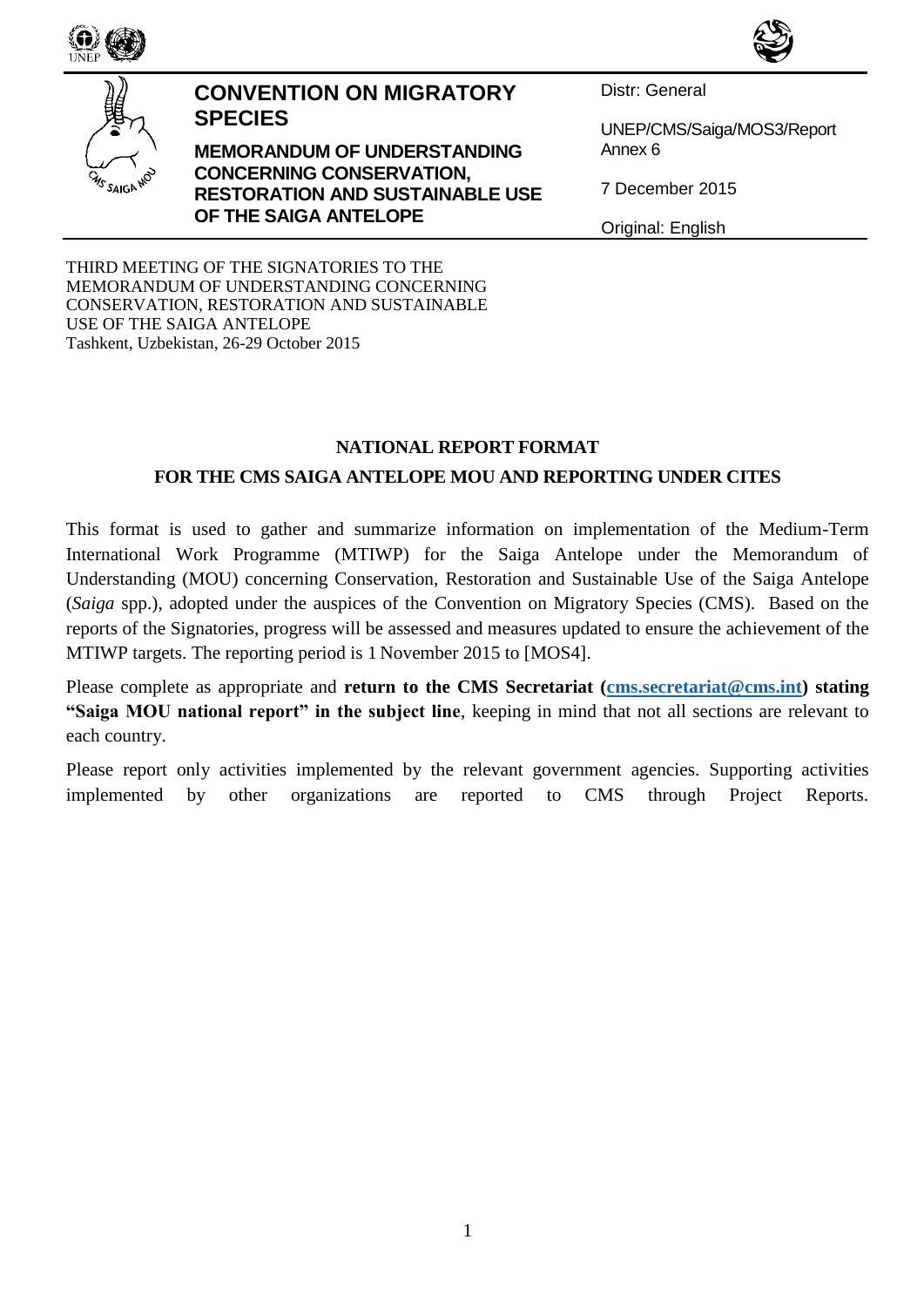## **1. GENERAL INFORMATION**

| 1.1. Country name:                                                                                         |                                                                                                |  |  |  |  |  |
|------------------------------------------------------------------------------------------------------------|------------------------------------------------------------------------------------------------|--|--|--|--|--|
|                                                                                                            |                                                                                                |  |  |  |  |  |
| 1.2. Is your country a Range State of the saiga?                                                           | Yes                                                                                            |  |  |  |  |  |
|                                                                                                            | <b>No</b>                                                                                      |  |  |  |  |  |
| 1.3. Designated Contact Point with responsibility to coordinate MOU implementation (full contact details): |                                                                                                |  |  |  |  |  |
|                                                                                                            |                                                                                                |  |  |  |  |  |
|                                                                                                            | 1.4. Designated CMS Focal Point (for non-CMS Parties please state appropriate contact person): |  |  |  |  |  |
|                                                                                                            |                                                                                                |  |  |  |  |  |
|                                                                                                            | 1.5. Designated CITES Management Authority: (for non-CITES Parties please state appropriate    |  |  |  |  |  |
| competent authority):                                                                                      |                                                                                                |  |  |  |  |  |
|                                                                                                            |                                                                                                |  |  |  |  |  |
| 1.6. National report submitted by (if different to 1.2):                                                   |                                                                                                |  |  |  |  |  |
|                                                                                                            |                                                                                                |  |  |  |  |  |
| 1.7. Date submitted:                                                                                       |                                                                                                |  |  |  |  |  |
| 1.8. Period covered by the report:                                                                         | From<br>to                                                                                     |  |  |  |  |  |
| 1.9. List of other agencies or organizations that have provided input to this report:                      |                                                                                                |  |  |  |  |  |
|                                                                                                            |                                                                                                |  |  |  |  |  |

#### **2. LAW & INSTITUTIONS**

| 2.1. List national policy instruments relevant to saiga conservation (e.g. National Biodiversity Strategy<br>and Action Plan):                                            |           |  |  |  |  |
|---------------------------------------------------------------------------------------------------------------------------------------------------------------------------|-----------|--|--|--|--|
|                                                                                                                                                                           |           |  |  |  |  |
| 2.2. List any bilateral/international agreements with other Saiga MOU Signatories relevant to the MOU:                                                                    |           |  |  |  |  |
|                                                                                                                                                                           |           |  |  |  |  |
| 2.3. Has a national strategy or action plan for                                                                                                                           | Yes       |  |  |  |  |
| saiga been developed?                                                                                                                                                     | <b>No</b> |  |  |  |  |
| If "yes", please provide details and attach the Plan:                                                                                                                     |           |  |  |  |  |
| 2.4. What is the legal status of saiga (e.g. listed in the Red Data Book)?                                                                                                |           |  |  |  |  |
|                                                                                                                                                                           |           |  |  |  |  |
| 2.5. Have there been any changes in the legal status of saiga during the reporting period? Please give<br>details of the change and the reference for the new law/policy. |           |  |  |  |  |
|                                                                                                                                                                           |           |  |  |  |  |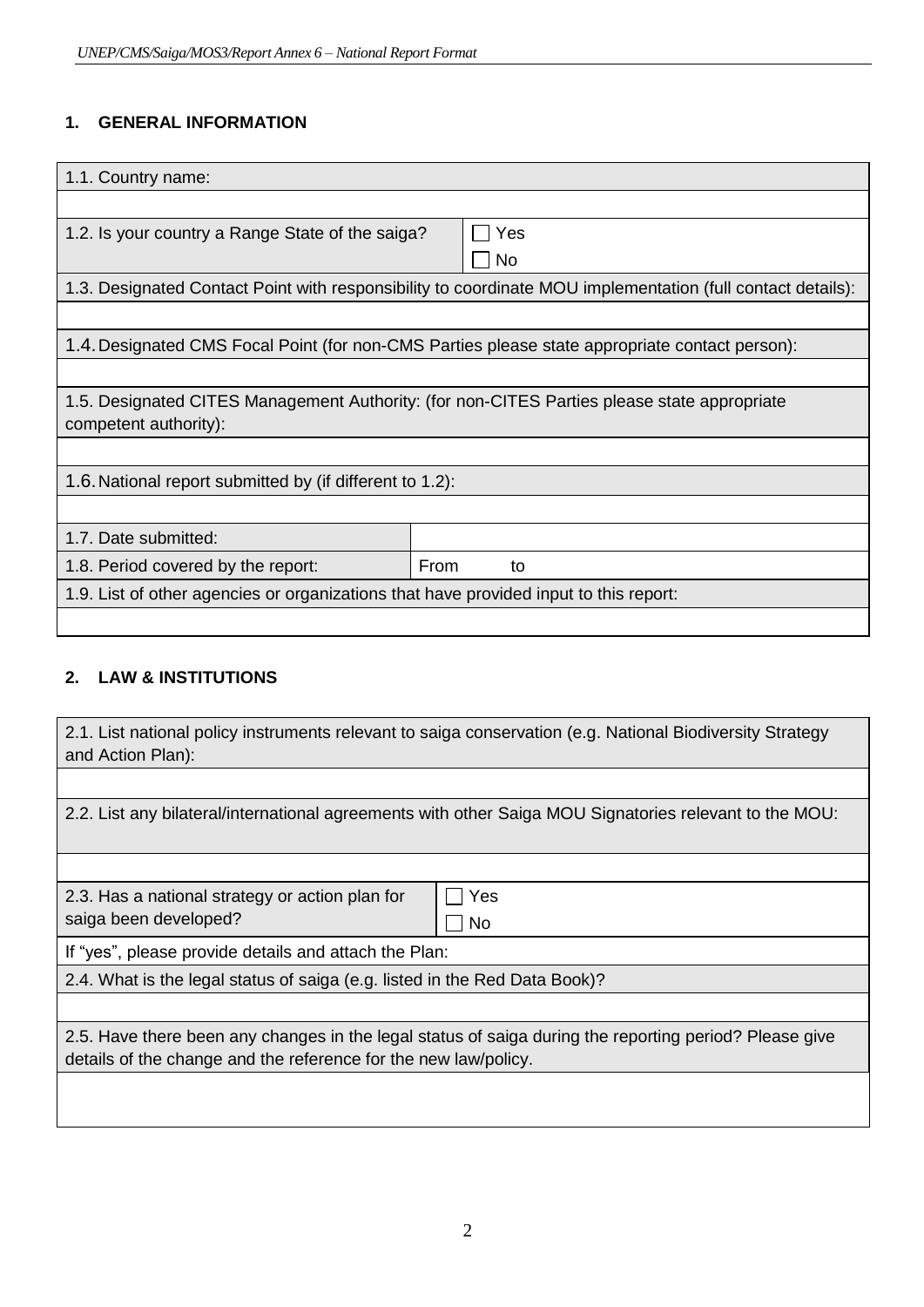| 2.6. Please provide a brief summary of the provisions of the current legislation with respect to the<br>following activities: |  |  |  |  |  |
|-------------------------------------------------------------------------------------------------------------------------------|--|--|--|--|--|
| Hunting of saiga                                                                                                              |  |  |  |  |  |
| Keeping and breeding of saiga                                                                                                 |  |  |  |  |  |
| Possession of saiga parts and derivatives                                                                                     |  |  |  |  |  |
| Domestic trade in saiga parts and derivatives                                                                                 |  |  |  |  |  |
| Import, export and re-export of saiga parts<br>and derivatives, and live animals                                              |  |  |  |  |  |
| Reporting and controlling wildlife disease                                                                                    |  |  |  |  |  |
| Infrastructure development                                                                                                    |  |  |  |  |  |
| Other                                                                                                                         |  |  |  |  |  |
| 2.7. Which agencies or departments are in charge of enforcing the legislation?                                                |  |  |  |  |  |
| Hunting of saiga                                                                                                              |  |  |  |  |  |
| Keeping and breeding of saiga                                                                                                 |  |  |  |  |  |
| Possession of saiga parts and derivatives                                                                                     |  |  |  |  |  |
| Domestic trade in saiga parts and derivatives                                                                                 |  |  |  |  |  |
| Import, and (re-) export of saiga parts and<br>derivatives, and live animals                                                  |  |  |  |  |  |
| Reporting and controlling wildlife disease                                                                                    |  |  |  |  |  |
| Infrastructure development                                                                                                    |  |  |  |  |  |
| Other                                                                                                                         |  |  |  |  |  |
| 2.8. What penalties are applicable for infringements of the legislation?                                                      |  |  |  |  |  |
| Hunting of saiga                                                                                                              |  |  |  |  |  |
| Keeping and breeding of saiga                                                                                                 |  |  |  |  |  |
| Possession of saiga parts and derivatives                                                                                     |  |  |  |  |  |
| Domestic trade in saiga parts and derivatives                                                                                 |  |  |  |  |  |
| Import, and (re-) export of saiga parts and<br>derivatives, and live animals                                                  |  |  |  |  |  |
| Reporting and controlling wildlife disease                                                                                    |  |  |  |  |  |
| Infrastructure development                                                                                                    |  |  |  |  |  |
| Other                                                                                                                         |  |  |  |  |  |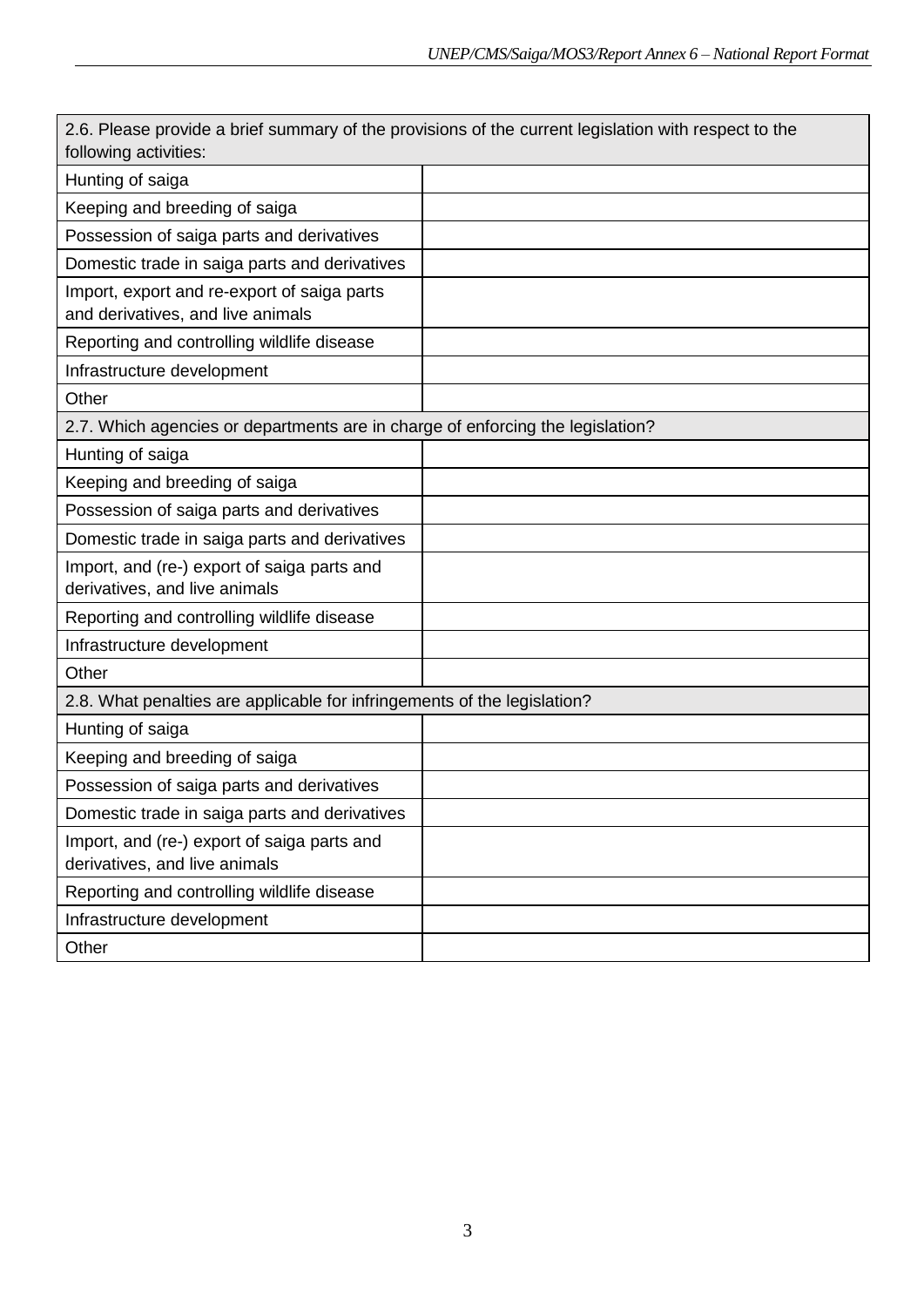# **3. ENFORCEMENT & TRADE**

| 3.1. Do stocks of horns or other saiga products<br>exist in your country?                                                                                                                                                                                                                             |                                      |                                                 |                  | Yes<br>No |                                 |        |         |
|-------------------------------------------------------------------------------------------------------------------------------------------------------------------------------------------------------------------------------------------------------------------------------------------------------|--------------------------------------|-------------------------------------------------|------------------|-----------|---------------------------------|--------|---------|
|                                                                                                                                                                                                                                                                                                       | If "yes", please provide details on: |                                                 |                  |           |                                 |        |         |
|                                                                                                                                                                                                                                                                                                       | Size and nature of the stocks        |                                                 |                  |           |                                 |        |         |
| Source of the stocks                                                                                                                                                                                                                                                                                  |                                      |                                                 |                  |           |                                 |        |         |
|                                                                                                                                                                                                                                                                                                       |                                      | Age (i.e when the stock was constituted)        |                  |           |                                 |        |         |
| Owners of the stocks                                                                                                                                                                                                                                                                                  |                                      |                                                 |                  |           |                                 |        |         |
|                                                                                                                                                                                                                                                                                                       |                                      | Stock registration and monitoring system        |                  |           |                                 |        |         |
|                                                                                                                                                                                                                                                                                                       | Controls of these stocks             |                                                 |                  |           |                                 |        |         |
| 3.2. Have any saiga parts and/or derivatives<br>and/or live animals been legally imported into<br>your country during the reporting period that<br>are not reflected in the CITES annual reports<br>submitted?                                                                                        |                                      |                                                 | Yes<br><b>No</b> |           |                                 |        |         |
|                                                                                                                                                                                                                                                                                                       |                                      | If yes, provide details in the following table: |                  |           |                                 |        |         |
| Specimen<br>(i.e. live,<br>part or<br>derivative)                                                                                                                                                                                                                                                     | Quantity                             | Unit of<br>measure                              | Date             | Origin    | Country of<br>last<br>re-export | Source | Purpose |
|                                                                                                                                                                                                                                                                                                       |                                      |                                                 |                  |           |                                 |        |         |
|                                                                                                                                                                                                                                                                                                       |                                      |                                                 |                  |           |                                 |        |         |
|                                                                                                                                                                                                                                                                                                       |                                      |                                                 |                  |           |                                 |        |         |
|                                                                                                                                                                                                                                                                                                       |                                      |                                                 |                  |           |                                 |        |         |
| 3.3. Have any saiga specimens been legally<br>exported or re-exported from your country<br>during the reporting period that are not<br>reflected in the CITES annual reports<br>submitted?                                                                                                            |                                      |                                                 | Yes<br>No        |           |                                 |        |         |
|                                                                                                                                                                                                                                                                                                       |                                      | If yes, provide details in the following table: |                  |           |                                 |        |         |
| Specimen<br>(i.e. live,<br>part or<br>derivative)                                                                                                                                                                                                                                                     | Quantity                             | Unit of<br>measure                              | Date             | Origin    | Country of<br>last<br>re-export | Source | Purpose |
|                                                                                                                                                                                                                                                                                                       |                                      |                                                 |                  |           |                                 |        |         |
|                                                                                                                                                                                                                                                                                                       |                                      |                                                 |                  |           |                                 |        |         |
|                                                                                                                                                                                                                                                                                                       |                                      |                                                 |                  |           |                                 |        |         |
| 3.4. Are there any mechanisms in place at the national level to<br>facilitate inter-agency cooperation in combating wildlife crime,<br>for example to facilitate joint investigations, intelligence-<br>gathering and sharing, and to support CITES enforcement?<br>If "yes", please provide details: |                                      |                                                 |                  |           | Yes<br>No                       |        |         |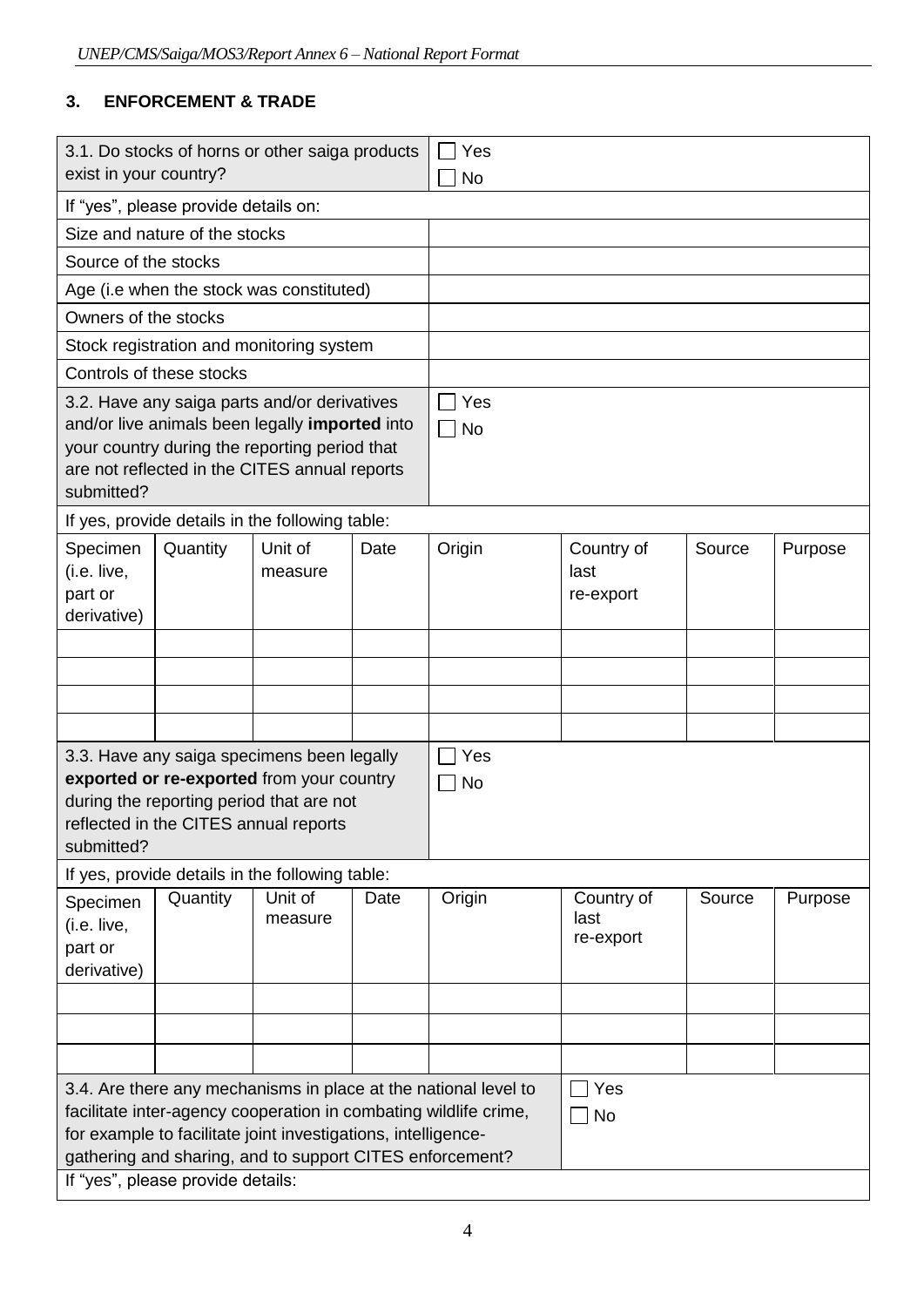| 3.5. Has your country collaborated with other countries or<br>participated in any international operations aimed at combating                                                                                                                                     |                                                         |                    | Yes                                                                                                       |  |  |  |  |  |
|-------------------------------------------------------------------------------------------------------------------------------------------------------------------------------------------------------------------------------------------------------------------|---------------------------------------------------------|--------------------|-----------------------------------------------------------------------------------------------------------|--|--|--|--|--|
| the illegal trade in saiga parts and derivatives?                                                                                                                                                                                                                 |                                                         |                    | No                                                                                                        |  |  |  |  |  |
| If "yes", please provide details:                                                                                                                                                                                                                                 |                                                         |                    |                                                                                                           |  |  |  |  |  |
| 3.6. What type of support do you believe could improve:                                                                                                                                                                                                           |                                                         |                    |                                                                                                           |  |  |  |  |  |
|                                                                                                                                                                                                                                                                   | a) the detection of illegally traded saigas?            |                    |                                                                                                           |  |  |  |  |  |
| b)                                                                                                                                                                                                                                                                | the enforcement of related legislation in your country? |                    |                                                                                                           |  |  |  |  |  |
| 3.7. What happens to confiscated parts and                                                                                                                                                                                                                        |                                                         | Destroyed          | Sold                                                                                                      |  |  |  |  |  |
| derivatives?                                                                                                                                                                                                                                                      |                                                         |                    |                                                                                                           |  |  |  |  |  |
|                                                                                                                                                                                                                                                                   |                                                         | Stored             | Other                                                                                                     |  |  |  |  |  |
| Please provide details:                                                                                                                                                                                                                                           |                                                         |                    |                                                                                                           |  |  |  |  |  |
| saiga during the reporting period?                                                                                                                                                                                                                                |                                                         |                    | 3.8. Has there been any training undertaken for customs and other law enforcement officers concerning     |  |  |  |  |  |
| Please provide details:                                                                                                                                                                                                                                           |                                                         |                    |                                                                                                           |  |  |  |  |  |
| 3.9. Do rangers inside the protected areas (PAs)                                                                                                                                                                                                                  |                                                         | Yes                |                                                                                                           |  |  |  |  |  |
| have the power of arrest?                                                                                                                                                                                                                                         |                                                         | <b>No</b>          |                                                                                                           |  |  |  |  |  |
| Please provide details of the arrests undertaken during the reporting period:                                                                                                                                                                                     |                                                         |                    |                                                                                                           |  |  |  |  |  |
| 3.10. Which authorities have the power of arrest outside of PAs?                                                                                                                                                                                                  |                                                         |                    |                                                                                                           |  |  |  |  |  |
|                                                                                                                                                                                                                                                                   |                                                         |                    | Please provide name of the authorities and details of the arrests undertaken during the reporting period: |  |  |  |  |  |
| anti-poaching activities during the reporting period (by year)?                                                                                                                                                                                                   |                                                         |                    | 3.11. What was the funding provided from government sources for saiga-related law enforcement and         |  |  |  |  |  |
| <b>Customs</b>                                                                                                                                                                                                                                                    |                                                         |                    |                                                                                                           |  |  |  |  |  |
| PA rangers                                                                                                                                                                                                                                                        |                                                         |                    |                                                                                                           |  |  |  |  |  |
| <b>Authorities outside PAs</b>                                                                                                                                                                                                                                    |                                                         |                    |                                                                                                           |  |  |  |  |  |
| Training                                                                                                                                                                                                                                                          |                                                         |                    |                                                                                                           |  |  |  |  |  |
| Equipment                                                                                                                                                                                                                                                         |                                                         |                    |                                                                                                           |  |  |  |  |  |
| Other                                                                                                                                                                                                                                                             |                                                         |                    |                                                                                                           |  |  |  |  |  |
| Total:                                                                                                                                                                                                                                                            |                                                         |                    |                                                                                                           |  |  |  |  |  |
| 3.12. Provide details of any legal off take and trade in saiga and saiga products during the reporting<br>period, including the making of a non-detriment finding in the case of export from a Range State (please<br>attach the documentation for this finding): |                                                         |                    |                                                                                                           |  |  |  |  |  |
| Action                                                                                                                                                                                                                                                            | Number, weight and<br>type of saiga<br>products         | Responsible Agency | Comments                                                                                                  |  |  |  |  |  |
| <b>Domestic Trade</b>                                                                                                                                                                                                                                             |                                                         |                    |                                                                                                           |  |  |  |  |  |
| Taking from the wild                                                                                                                                                                                                                                              |                                                         |                    |                                                                                                           |  |  |  |  |  |
| (Please add more rows as necessary)                                                                                                                                                                                                                               |                                                         |                    |                                                                                                           |  |  |  |  |  |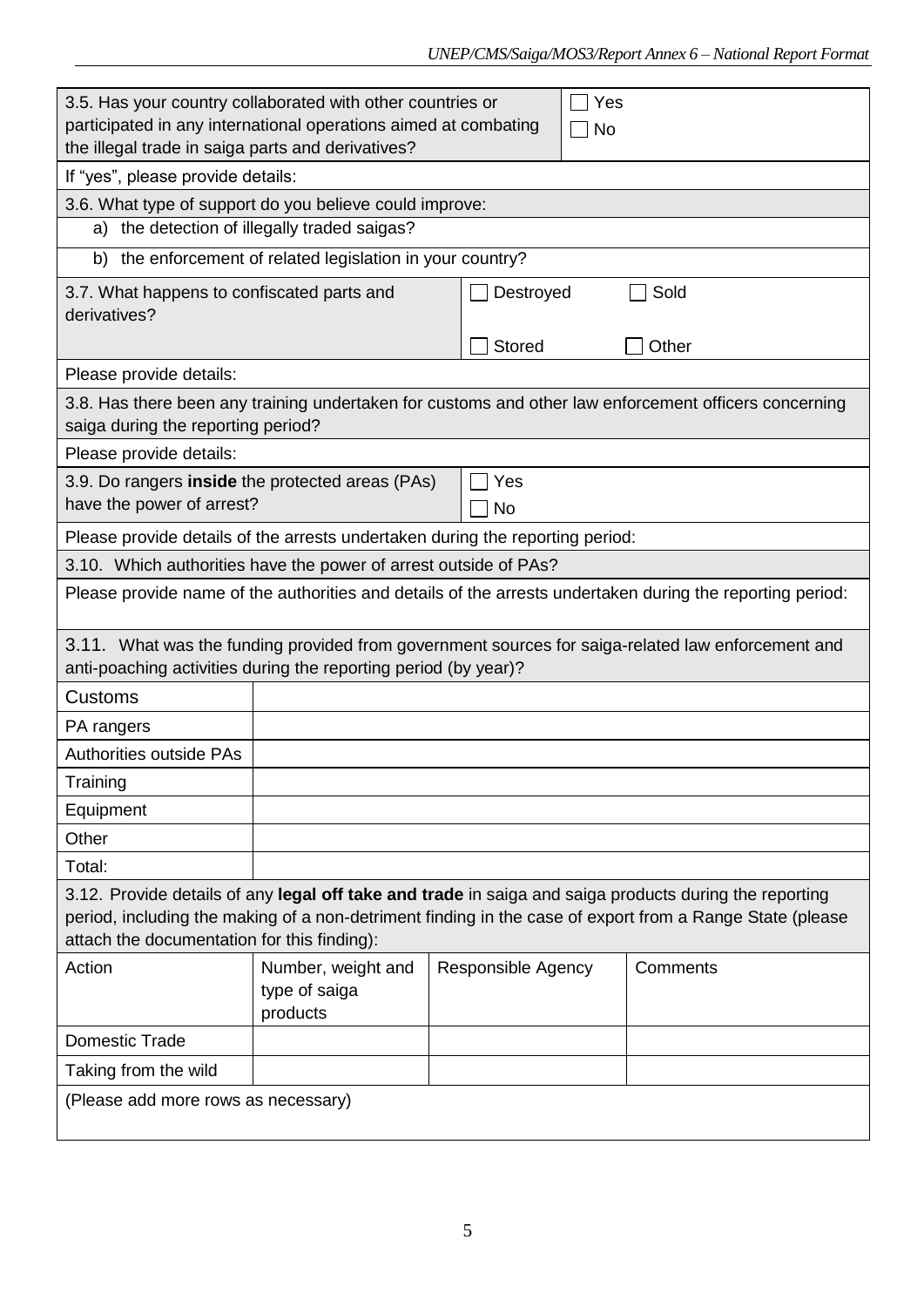| 3.13. Have any saiga specimens been seized<br>Yes<br>in your country during the reporting period?<br><b>No</b> |                                                                                                                                                          |                             |                                                                                                                                                                                                 |                                                                                                                          |  |                                   |                      |                            |                  |                      |
|----------------------------------------------------------------------------------------------------------------|----------------------------------------------------------------------------------------------------------------------------------------------------------|-----------------------------|-------------------------------------------------------------------------------------------------------------------------------------------------------------------------------------------------|--------------------------------------------------------------------------------------------------------------------------|--|-----------------------------------|----------------------|----------------------------|------------------|----------------------|
| If "yes", please provide the following information for each seizure separately, and to the extent possible:    |                                                                                                                                                          |                             |                                                                                                                                                                                                 |                                                                                                                          |  |                                   |                      |                            |                  |                      |
|                                                                                                                | Year                                                                                                                                                     | Horns/meat/live<br>specimen |                                                                                                                                                                                                 | Quantity<br>(number of<br>horns, kg of<br>meat or<br>number of<br>carcasses)                                             |  | Date of<br>the<br>seizure         | Country<br>of origin | Country(ies)<br>of transit |                  | Final<br>destination |
| A                                                                                                              |                                                                                                                                                          |                             |                                                                                                                                                                                                 |                                                                                                                          |  |                                   |                      |                            |                  |                      |
| B                                                                                                              |                                                                                                                                                          |                             |                                                                                                                                                                                                 |                                                                                                                          |  |                                   |                      |                            |                  |                      |
| C                                                                                                              |                                                                                                                                                          |                             |                                                                                                                                                                                                 |                                                                                                                          |  |                                   |                      |                            |                  |                      |
|                                                                                                                | 3.14. In connection with the seizures listed above, please provide, for each case (referring to the same<br>letter as above), the following information: |                             |                                                                                                                                                                                                 |                                                                                                                          |  |                                   |                      |                            |                  |                      |
|                                                                                                                | Means of<br>transport                                                                                                                                    |                             | Method of concealment                                                                                                                                                                           |                                                                                                                          |  | Location of incident              |                      |                            | Detecting agency |                      |
| A                                                                                                              |                                                                                                                                                          |                             |                                                                                                                                                                                                 |                                                                                                                          |  |                                   |                      |                            |                  |                      |
| B                                                                                                              |                                                                                                                                                          |                             |                                                                                                                                                                                                 |                                                                                                                          |  |                                   |                      |                            |                  |                      |
| $\overline{C}$                                                                                                 |                                                                                                                                                          |                             |                                                                                                                                                                                                 |                                                                                                                          |  |                                   |                      |                            |                  |                      |
|                                                                                                                |                                                                                                                                                          |                             | 3.15. In connection with the seizures listed above, please provide also for each case (referring to the<br>same letter), the following information about prosecutions and criminal convictions: |                                                                                                                          |  |                                   |                      |                            |                  |                      |
|                                                                                                                | Number of<br>persons<br>arrested                                                                                                                         |                             | Number of<br>persons<br>prosecuted                                                                                                                                                              | <b>Criminal offence</b><br>(e.g. poaching, illegal<br>possession, attempted<br>illegal export, illegal sale,<br>$etc.$ ) |  | Number of<br>persons<br>convicted |                      | <b>Penalties</b>           |                  |                      |
| A                                                                                                              |                                                                                                                                                          |                             |                                                                                                                                                                                                 |                                                                                                                          |  |                                   |                      |                            |                  |                      |
| B                                                                                                              |                                                                                                                                                          |                             |                                                                                                                                                                                                 |                                                                                                                          |  |                                   |                      |                            |                  |                      |
| C                                                                                                              |                                                                                                                                                          |                             |                                                                                                                                                                                                 |                                                                                                                          |  |                                   |                      |                            |                  |                      |
|                                                                                                                |                                                                                                                                                          |                             | (Please add more rows as necessary for each table)                                                                                                                                              |                                                                                                                          |  |                                   |                      |                            |                  |                      |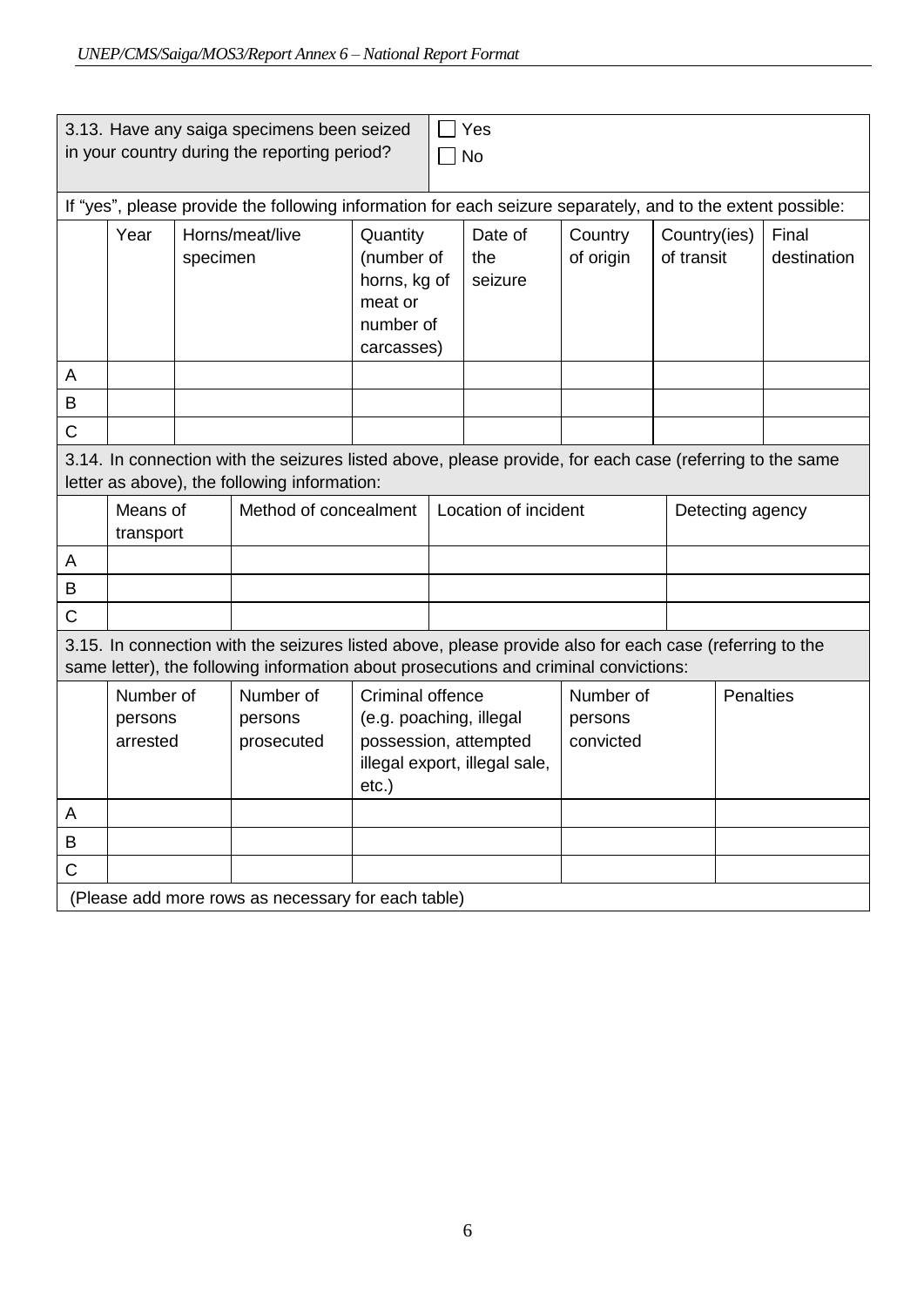# **4. SAIGA POPULATION STATUS\***

## **\* IMPORTANT: Please fill in this section of the report for each saiga population in your country**

| 4.1. Please name the population(s) in your<br>country and, if possible, provide a map of each<br>population's distribution around the country: |                                                                                                                                                 |                         |                                                                           |                   |                                                                                   |                   |                                                                                                               |  |  |
|------------------------------------------------------------------------------------------------------------------------------------------------|-------------------------------------------------------------------------------------------------------------------------------------------------|-------------------------|---------------------------------------------------------------------------|-------------------|-----------------------------------------------------------------------------------|-------------------|---------------------------------------------------------------------------------------------------------------|--|--|
|                                                                                                                                                | 4.2. Population status:                                                                                                                         |                         |                                                                           |                   |                                                                                   |                   |                                                                                                               |  |  |
| Estimated total size during the<br>reporting period (please list when<br>and how this was estimated, e.g.<br>aerial survey)                    |                                                                                                                                                 |                         | Estimated % of observed<br>adult males (date and<br>method of estimation) |                   | Estimated trend during reporting<br>period (increasing, decreasing or<br>stable)  |                   |                                                                                                               |  |  |
|                                                                                                                                                |                                                                                                                                                 |                         |                                                                           |                   |                                                                                   |                   |                                                                                                               |  |  |
|                                                                                                                                                |                                                                                                                                                 |                         |                                                                           |                   |                                                                                   |                   |                                                                                                               |  |  |
|                                                                                                                                                |                                                                                                                                                 |                         |                                                                           |                   |                                                                                   |                   | 4.3. Please estimate how the land covered by the saiga population is used (please indicate on the map):       |  |  |
| % under human settlement                                                                                                                       |                                                                                                                                                 |                         | Indicate on the map and<br>name extraction sites<br>(e.g. gas, minerals)  |                   | Other land use modes (e.g. %<br>agricultural land, major infrastructure<br>sites) |                   |                                                                                                               |  |  |
|                                                                                                                                                |                                                                                                                                                 |                         |                                                                           |                   |                                                                                   |                   |                                                                                                               |  |  |
|                                                                                                                                                |                                                                                                                                                 |                         |                                                                           |                   |                                                                                   |                   |                                                                                                               |  |  |
|                                                                                                                                                | railways, canals), and indicate on the map:                                                                                                     |                         |                                                                           |                   |                                                                                   |                   | 4.4. List any significant physical barriers - current and planned - in saiga habitat: (e.g. pipelines, roads, |  |  |
|                                                                                                                                                |                                                                                                                                                 |                         |                                                                           |                   |                                                                                   |                   |                                                                                                               |  |  |
|                                                                                                                                                | 4.5. What conservation measures have been undertaken to mitigate impacts from infrastructure (e.g.<br>planned or established PAs, off-setting)? |                         |                                                                           |                   |                                                                                   |                   |                                                                                                               |  |  |
|                                                                                                                                                |                                                                                                                                                 |                         |                                                                           |                   |                                                                                   |                   |                                                                                                               |  |  |
|                                                                                                                                                | 4.6. List and map all existing PAs in the population range:                                                                                     |                         |                                                                           |                   |                                                                                   |                   |                                                                                                               |  |  |
|                                                                                                                                                | Name                                                                                                                                            | Size (km <sup>2</sup> ) | National<br>category                                                      | Number of rangers |                                                                                   | Number of<br>cars | Number of<br>motorbikes                                                                                       |  |  |
| А                                                                                                                                              |                                                                                                                                                 |                         |                                                                           |                   |                                                                                   |                   |                                                                                                               |  |  |
| В                                                                                                                                              |                                                                                                                                                 |                         |                                                                           |                   |                                                                                   |                   |                                                                                                               |  |  |
| С                                                                                                                                              |                                                                                                                                                 |                         |                                                                           |                   |                                                                                   |                   |                                                                                                               |  |  |
|                                                                                                                                                | (Please add more rows as necessary)                                                                                                             |                         |                                                                           |                   |                                                                                   |                   |                                                                                                               |  |  |
|                                                                                                                                                | the calving occurs)?                                                                                                                            |                         |                                                                           |                   |                                                                                   |                   | 4.7. Are calving areas covered by existing PAs (if yes indicate which ones, if not indicate areas where       |  |  |
|                                                                                                                                                |                                                                                                                                                 |                         |                                                                           |                   |                                                                                   |                   |                                                                                                               |  |  |
| Are rutting areas covered by existing PAs (if yes indicate which ones, if not indicate on the map<br>4.8.<br>areas where the rut occurs)?      |                                                                                                                                                 |                         |                                                                           |                   |                                                                                   |                   |                                                                                                               |  |  |
|                                                                                                                                                |                                                                                                                                                 |                         |                                                                           |                   |                                                                                   |                   |                                                                                                               |  |  |
|                                                                                                                                                | Yes<br>4.9. Does patrolling of saiga habitat occur outside PAs?                                                                                 |                         |                                                                           |                   |                                                                                   |                   |                                                                                                               |  |  |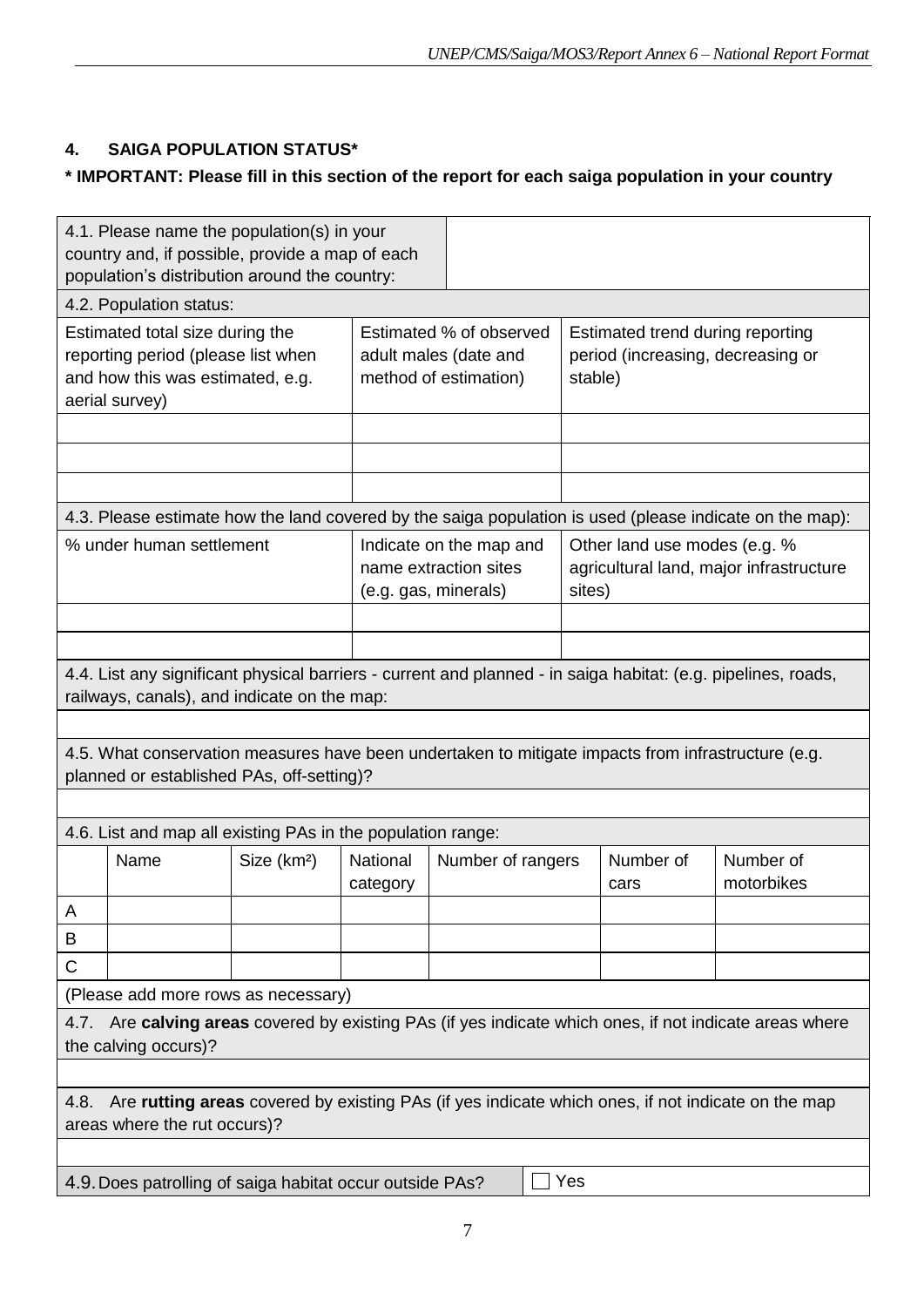| UNEP/CMS/Saiga/MOS3/Report Annex 6 - National Report Format |  |
|-------------------------------------------------------------|--|
|                                                             |  |

| <b>No</b>                                                                                                                                              |      |     |        |           |           |         |  |  |
|--------------------------------------------------------------------------------------------------------------------------------------------------------|------|-----|--------|-----------|-----------|---------|--|--|
| Please provide details (name of organization(s) undertaking patrols, frequency, capacity (how many<br>vehicles)):                                      |      |     |        |           |           |         |  |  |
| 4.10. What are the main constraints to effectiveness of these patrols?                                                                                 |      |     |        |           |           |         |  |  |
|                                                                                                                                                        |      |     |        |           |           |         |  |  |
| 4.11. Rate the impact of the main current threats to this saiga population in your country:                                                            |      |     |        |           |           |         |  |  |
|                                                                                                                                                        | Zero | Low | Medium | High      | Very High | Unknown |  |  |
| Hunting for meat                                                                                                                                       |      |     |        |           |           |         |  |  |
| Hunting for<br>horns/trade                                                                                                                             |      |     |        |           |           |         |  |  |
| <b>Habitat loss</b>                                                                                                                                    |      |     |        |           |           |         |  |  |
| Livestock competition                                                                                                                                  |      |     |        |           |           |         |  |  |
| <b>Disease</b>                                                                                                                                         |      |     |        |           |           |         |  |  |
| Climate                                                                                                                                                |      |     |        |           |           |         |  |  |
| Predation                                                                                                                                              |      |     |        |           |           |         |  |  |
| Fragmentation                                                                                                                                          |      |     |        |           |           |         |  |  |
| Demographic factors                                                                                                                                    |      |     |        |           |           |         |  |  |
| Barriers to migration                                                                                                                                  |      |     |        |           |           |         |  |  |
| Other (Please specify)                                                                                                                                 |      |     |        |           |           |         |  |  |
| Yes<br>4.12. Have there been any major disease outbreaks identified in<br>a saiga population in your country during the reporting period?<br><b>No</b> |      |     |        |           |           |         |  |  |
| If "yes", please provide details and attach reports:                                                                                                   |      |     |        |           |           |         |  |  |
| 4.13. Have there been any extreme events reported over the<br>reporting period with a negative impact on saiga (e.g. climatic)?                        |      |     |        | Yes<br>No |           |         |  |  |
| If "yes", please provide details:                                                                                                                      |      |     |        |           |           |         |  |  |

**Please put repeats of this section of the report for each saiga population in your country**

#### **5. MONITORING OF SAIGA POPULATIONS**

| 5.1. Is there a national monitoring system for<br>saigas?                                                                          | Yes<br><b>No</b> |  |  |  |  |  |
|------------------------------------------------------------------------------------------------------------------------------------|------------------|--|--|--|--|--|
| 5.2. Name of agency/agencies carrying out monitoring:                                                                              |                  |  |  |  |  |  |
|                                                                                                                                    |                  |  |  |  |  |  |
| 5.3. Is there a national database of the results of<br>saiga monitoring?                                                           | Yes<br><b>No</b> |  |  |  |  |  |
| 5.4. Name of agency/agencies maintaining database (including contact person and full contact details, or<br>link to the database): |                  |  |  |  |  |  |
|                                                                                                                                    |                  |  |  |  |  |  |
| 5.5. What monitoring methods are used? (Please add implementing agency and period to each entry)                                   |                  |  |  |  |  |  |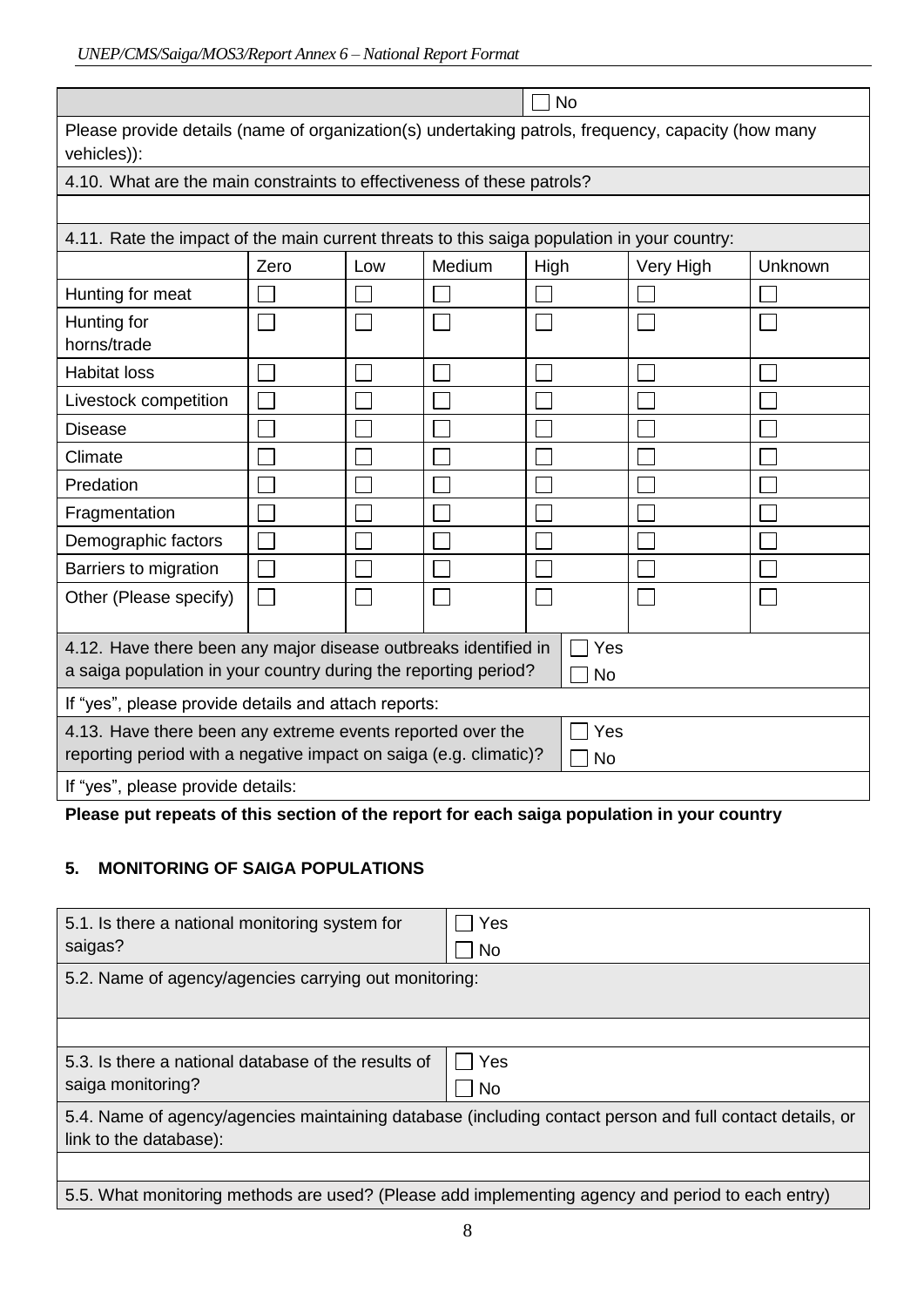| Population                                                       | Aerial | Ground                                      | Particip | Satellite                                                                                              | Expert  | Disease      | Other     |  |
|------------------------------------------------------------------|--------|---------------------------------------------|----------|--------------------------------------------------------------------------------------------------------|---------|--------------|-----------|--|
|                                                                  | survey | survey                                      | atory    | monitoring                                                                                             | opinion | surveillance | (specify) |  |
|                                                                  |        |                                             | monitor  | (collaring)                                                                                            |         |              |           |  |
|                                                                  |        |                                             | ing      |                                                                                                        |         |              |           |  |
|                                                                  |        |                                             |          |                                                                                                        |         |              |           |  |
|                                                                  |        |                                             |          |                                                                                                        |         |              |           |  |
|                                                                  |        |                                             |          |                                                                                                        |         |              |           |  |
|                                                                  |        | 5.6. Are there any standard monitoring      |          | Yes                                                                                                    |         |              |           |  |
| protocols?                                                       |        |                                             |          | <b>No</b>                                                                                              |         |              |           |  |
|                                                                  |        | If yes, please attach as an annex:          |          |                                                                                                        |         |              |           |  |
|                                                                  |        |                                             |          | 5.7. What measures have been taken to standardize monitoring methodology with other countries?         |         |              |           |  |
|                                                                  |        |                                             |          |                                                                                                        |         |              |           |  |
|                                                                  |        |                                             |          | 5.8. Please attach the reports of monitoring exercises during the reporting period as an annex to this |         |              |           |  |
| document                                                         |        |                                             |          |                                                                                                        |         |              |           |  |
| Attached                                                         |        |                                             |          |                                                                                                        |         |              |           |  |
|                                                                  |        |                                             |          | 5.9. What are the possible improvements of the monitoring of the saiga population?                     |         |              |           |  |
|                                                                  |        |                                             |          |                                                                                                        |         |              |           |  |
|                                                                  |        | 5.10. Is there a need for further capacity- |          | Yes                                                                                                    |         |              |           |  |
| building for the monitoring of the saiga                         |        |                                             |          | No                                                                                                     |         |              |           |  |
| population?                                                      |        |                                             |          |                                                                                                        |         |              |           |  |
| If "yes", please provide details on needs for capacity-building: |        |                                             |          |                                                                                                        |         |              |           |  |

## **6. CAPTIVE BREEDING**

| 6.1. Does your country operate captive<br>breeding facilities for saigas (including zoos)?             |             |              | Yes<br>No        |        |                                                                                      |  |  |
|--------------------------------------------------------------------------------------------------------|-------------|--------------|------------------|--------|--------------------------------------------------------------------------------------|--|--|
| 6.2. List existing captive breeding facilities:                                                        |             |              |                  |        |                                                                                      |  |  |
| Captive breeding<br>establishments<br>(name, locality,<br>managing agency)                             | <b>Size</b> | <b>Males</b> | Females          | Calves | Origin of the stock<br>(which wild population it<br>has been taken from<br>and when) |  |  |
|                                                                                                        |             |              |                  |        |                                                                                      |  |  |
|                                                                                                        |             |              |                  |        |                                                                                      |  |  |
|                                                                                                        |             |              |                  |        |                                                                                      |  |  |
| 6.3. Give details of any cooperation with captive breeding facilities, including in other countries?   |             |              |                  |        |                                                                                      |  |  |
| Please provide details:                                                                                |             |              |                  |        |                                                                                      |  |  |
| 6.4. Have any captive-bred animals been transferred to other<br>countries during the reporting period? |             |              | Yes<br><b>No</b> |        |                                                                                      |  |  |
| If "yes", please provide details:                                                                      |             |              |                  |        |                                                                                      |  |  |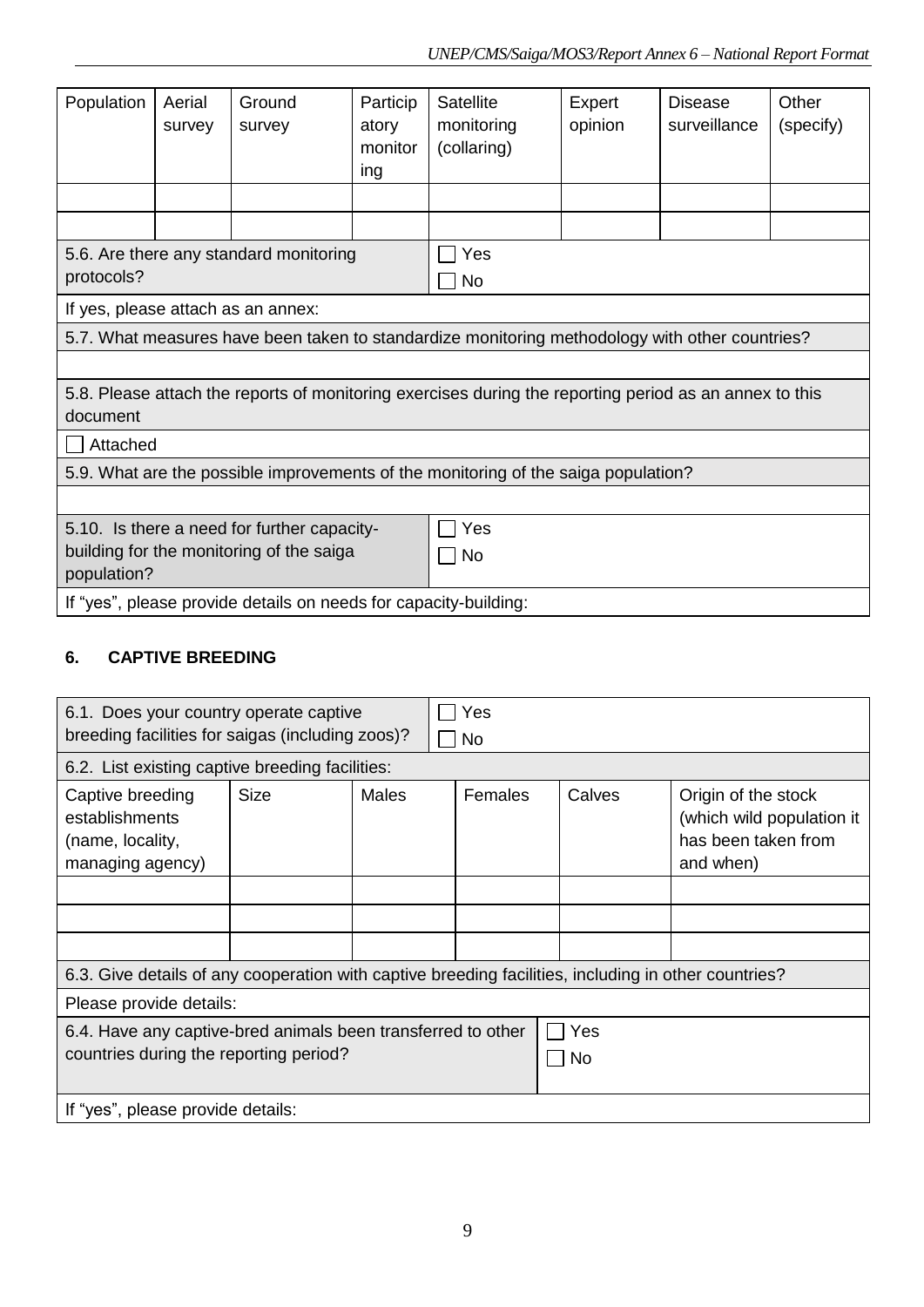| 6.5. How many wild animals have been caught for captive breeding during the reporting period?                 |           |      |       |                         |                                          |  |
|---------------------------------------------------------------------------------------------------------------|-----------|------|-------|-------------------------|------------------------------------------|--|
| <b>Number</b>                                                                                                 | Age/sex   | When | Where | Where<br>transferred to | Agency/organization<br>leading operation |  |
|                                                                                                               |           |      |       |                         |                                          |  |
|                                                                                                               |           |      |       |                         |                                          |  |
|                                                                                                               |           |      |       |                         |                                          |  |
| 6.6. Have any captive-bred animals been released into the wild during the<br>reporting period and if so, how? | Yes<br>No |      |       |                         |                                          |  |
|                                                                                                               |           |      |       |                         |                                          |  |
| If "yes", please provide following details, number/sex/date/locality:                                         |           |      |       |                         |                                          |  |
| 6.7. Are any releases planned in the future?                                                                  | Yes       |      |       |                         |                                          |  |
|                                                                                                               | <b>No</b> |      |       |                         |                                          |  |
| If "yes", please provide details:                                                                             |           |      |       |                         |                                          |  |
| 6.8. Are any new captive breeding centres planned?                                                            | Yes       |      |       |                         |                                          |  |
|                                                                                                               |           |      |       |                         | No.                                      |  |
| If 'yes", please provide following details:                                                                   |           |      |       |                         |                                          |  |

# **7. EDUCATION AND AWARENESS**

| 7.1. Please provide details and attach examples of educational and publicity materials and programmes<br>that have been taking place, e.g. target audiences, type of material: |           |  |  |  |
|--------------------------------------------------------------------------------------------------------------------------------------------------------------------------------|-----------|--|--|--|
|                                                                                                                                                                                |           |  |  |  |
| 7.2. Is any information available on the Internet?                                                                                                                             | Yes       |  |  |  |
|                                                                                                                                                                                | <b>No</b> |  |  |  |
| Please provide links:                                                                                                                                                          |           |  |  |  |
| 7.3. List any surveys carried out to assess public attitudes to saiga over the reporting period:                                                                               |           |  |  |  |
|                                                                                                                                                                                |           |  |  |  |
| Please provide following details: date; organization; brief results :                                                                                                          |           |  |  |  |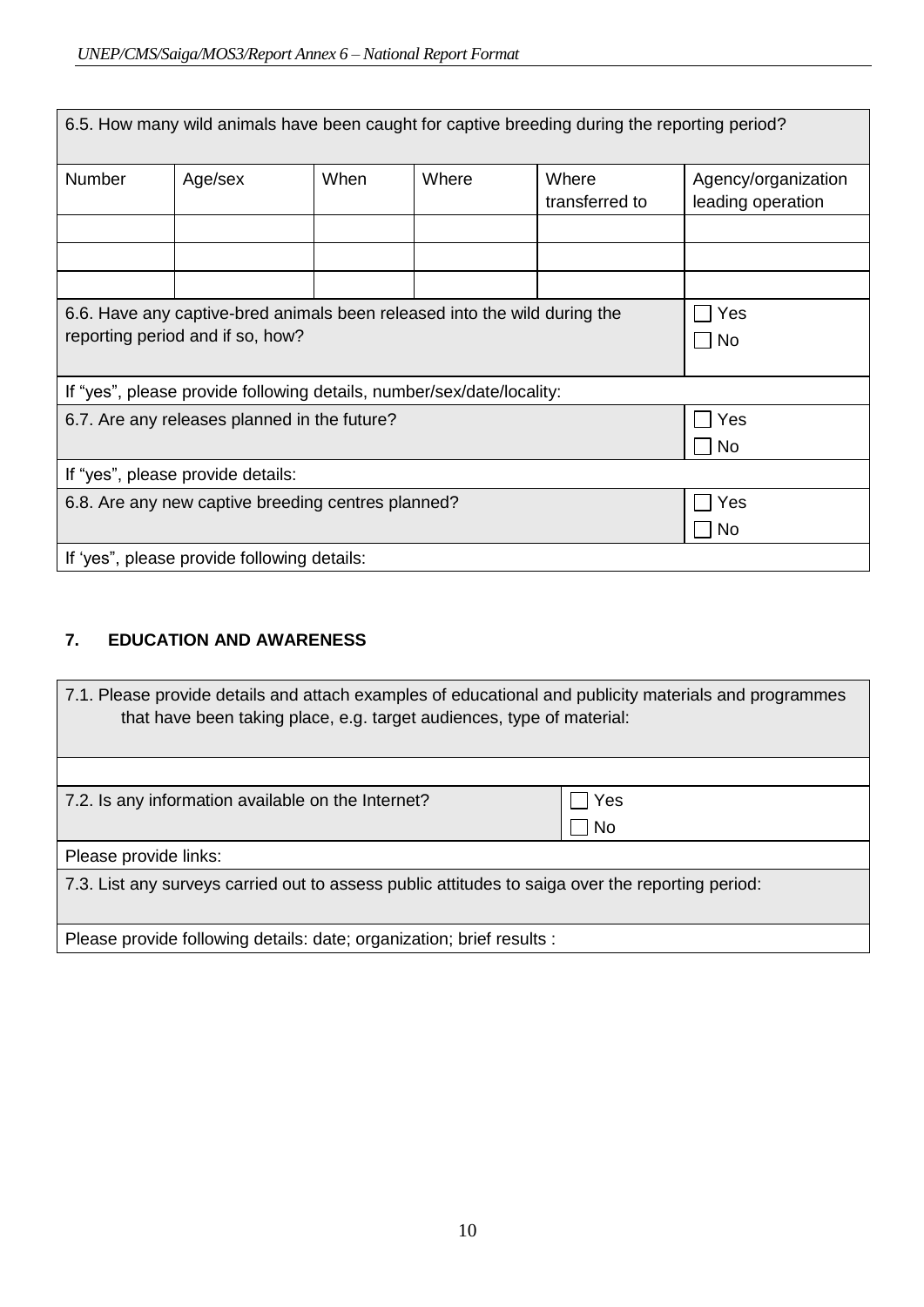# 8. **RESEARCH**

| Please provide a list of references of the scientific research on saiga related issues conducted over<br>8.1<br>the reporting period (if available attach the copy or link to the publications): |                  |  |  |  |  |
|--------------------------------------------------------------------------------------------------------------------------------------------------------------------------------------------------|------------------|--|--|--|--|
|                                                                                                                                                                                                  |                  |  |  |  |  |
| 8.2<br>Which areas from Medium-Term International Work Programme (MTIWP) have been addressed<br>through this research?                                                                           |                  |  |  |  |  |
| Implementation                                                                                                                                                                                   | Yes<br><b>No</b> |  |  |  |  |
| Please provide brief overview of relevance:                                                                                                                                                      |                  |  |  |  |  |
| Anti-poaching                                                                                                                                                                                    | Yes              |  |  |  |  |
|                                                                                                                                                                                                  | <b>No</b>        |  |  |  |  |
| Please provide brief overview of relevance:                                                                                                                                                      |                  |  |  |  |  |
| Sustainable Use and Trade                                                                                                                                                                        | Yes              |  |  |  |  |
|                                                                                                                                                                                                  | <b>No</b>        |  |  |  |  |
| Please provide brief overview of relevance:                                                                                                                                                      |                  |  |  |  |  |
| <b>Human Factors</b>                                                                                                                                                                             | Yes              |  |  |  |  |
|                                                                                                                                                                                                  | <b>No</b>        |  |  |  |  |
| Please provide brief overview of relevance:                                                                                                                                                      |                  |  |  |  |  |
| Awareness                                                                                                                                                                                        | Yes              |  |  |  |  |
|                                                                                                                                                                                                  | <b>No</b>        |  |  |  |  |
| Please provide brief overview of relevance:                                                                                                                                                      |                  |  |  |  |  |
| Habitat                                                                                                                                                                                          | Yes              |  |  |  |  |
|                                                                                                                                                                                                  | <b>No</b>        |  |  |  |  |
| Please provide brief overview of relevance:                                                                                                                                                      |                  |  |  |  |  |
| <b>Protected Areas</b>                                                                                                                                                                           | Yes              |  |  |  |  |
|                                                                                                                                                                                                  | <b>No</b>        |  |  |  |  |
| Please provide brief overview of relevance:                                                                                                                                                      |                  |  |  |  |  |
| Monitoring                                                                                                                                                                                       | Yes              |  |  |  |  |
|                                                                                                                                                                                                  | No               |  |  |  |  |
| Please provide brief overview of relevance:                                                                                                                                                      |                  |  |  |  |  |
| Captive breeding                                                                                                                                                                                 | Yes              |  |  |  |  |
|                                                                                                                                                                                                  | No               |  |  |  |  |
| Please provide brief overview of relevance:                                                                                                                                                      |                  |  |  |  |  |
| Other                                                                                                                                                                                            | Yes              |  |  |  |  |
|                                                                                                                                                                                                  | No               |  |  |  |  |
| Please indicate topics:                                                                                                                                                                          |                  |  |  |  |  |